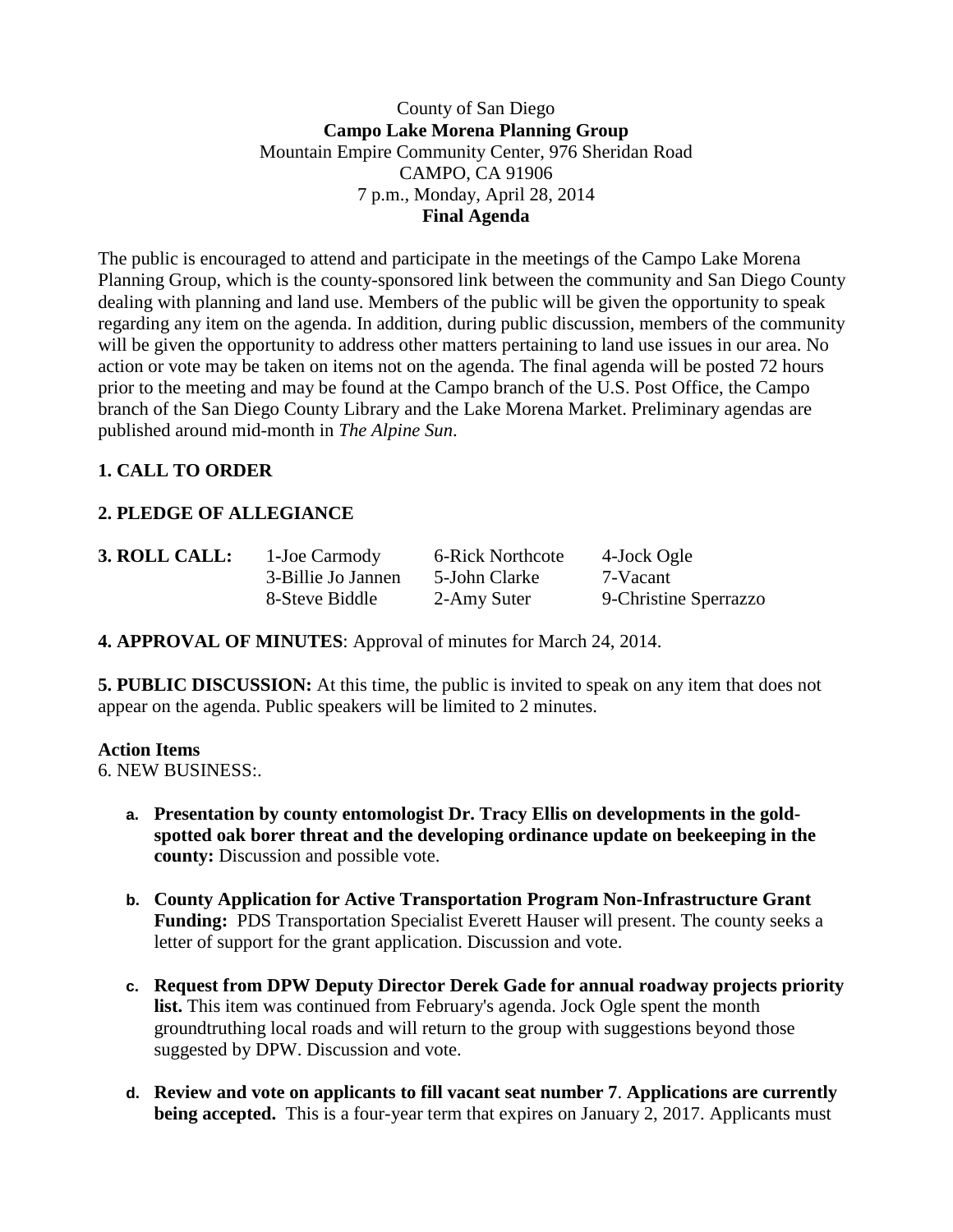reside and be registered to vote in the Campo Planning Group area. Please send applications to CLMPG Chairman Billie Jo Jannen, 28736 Highway 94, Unit 1, Campo, CA 91906, [jannen@inbox.com](mailto:campojoe@yahoo.com) or call 619-415-6298 for more information. Please send applications prior to the meeting, so it can be reviewed by the Registrar of Voters. Find applications here: http://www.sdcounty.ca.gov/pds/docs/Planning-Sponsor\_Group\_Application.pdf. Discussion and vote.

**e. Chairman's report on the April 12 chairman's meeting hosted by PDS:** Some items discussed may suggest some proactive committee work in groundwater or other areas by group members. Discussion and possible vote.

# **7. OLD BUSINESS:**

**a. Standing Subcommittee reports: Groundwater, John Clarke; Sewer and Septic, Joe Carmody; Community Economic Impacts, Steven Biddle; Traffic and Public Safety, Jock Ogle.**

#### **8. CORRESPONDENCE AND ANNOUNCEMENTS**

- **a. The Star Ranch vesting and landscape architecture maps** will be available for public perusal at all of our meetings. The map package consists of 23 pages of full-sized maps.
- **b. Agenda for April 25 meeting of San Diego County Traffic Advisory Committee**: No items relating to local roads. (forwarded to group)
- **c. Memo from Land Use Performance Review Committee to BOS.** We had an incomplete copy of this memo last month, and it has since been completed. The finalized language is a request for clarification based on the difference of opinion between county staff's view of the LDPR role and that of the committee itself. LPDR is the body created in the wake of the red tape committee to ensure that development application streamlining goals are accomplished. The committee website is here: [http://www.sdcounty.ca.gov/pds/Performance\\_Review\\_Committee.html](http://www.sdcounty.ca.gov/pds/Performance_Review_Committee.html) (forwarded to group)
- **d. The final maps for the Forest Conservation Initiative (FCI) Lands General Plan**  Amendment will be offered for BOS approval on Wednesday, June 25<sup>th</sup>: This hearing was initially scheduled for mid-April, but due to the project's complexity, staff wanted more time to brief the supervisors on the project. Once the BOS selects its preferred map on June 25, staff will prepare final environmental documents for later approval. The staff report will be available in early June at: <http://www.sdcounty.ca.gov/pds/advance/FCI.html> (forwarded to group)
- **e. Valley Center Planning Group letter on Land Use Performance Review Committee memo to BOS:** (forwarded to group)
- **f. Metropolitan Transit System has granted a 99-year lease to Pacific Imperial Railroad company to repair and re-open the rails between Campo and Plaster City:** This is a new iteration of an earlier attempt by Carrizo Gorge Railway to promote commercial use of the route, which connects to Mexico tracks at the U.S.-Mexico border